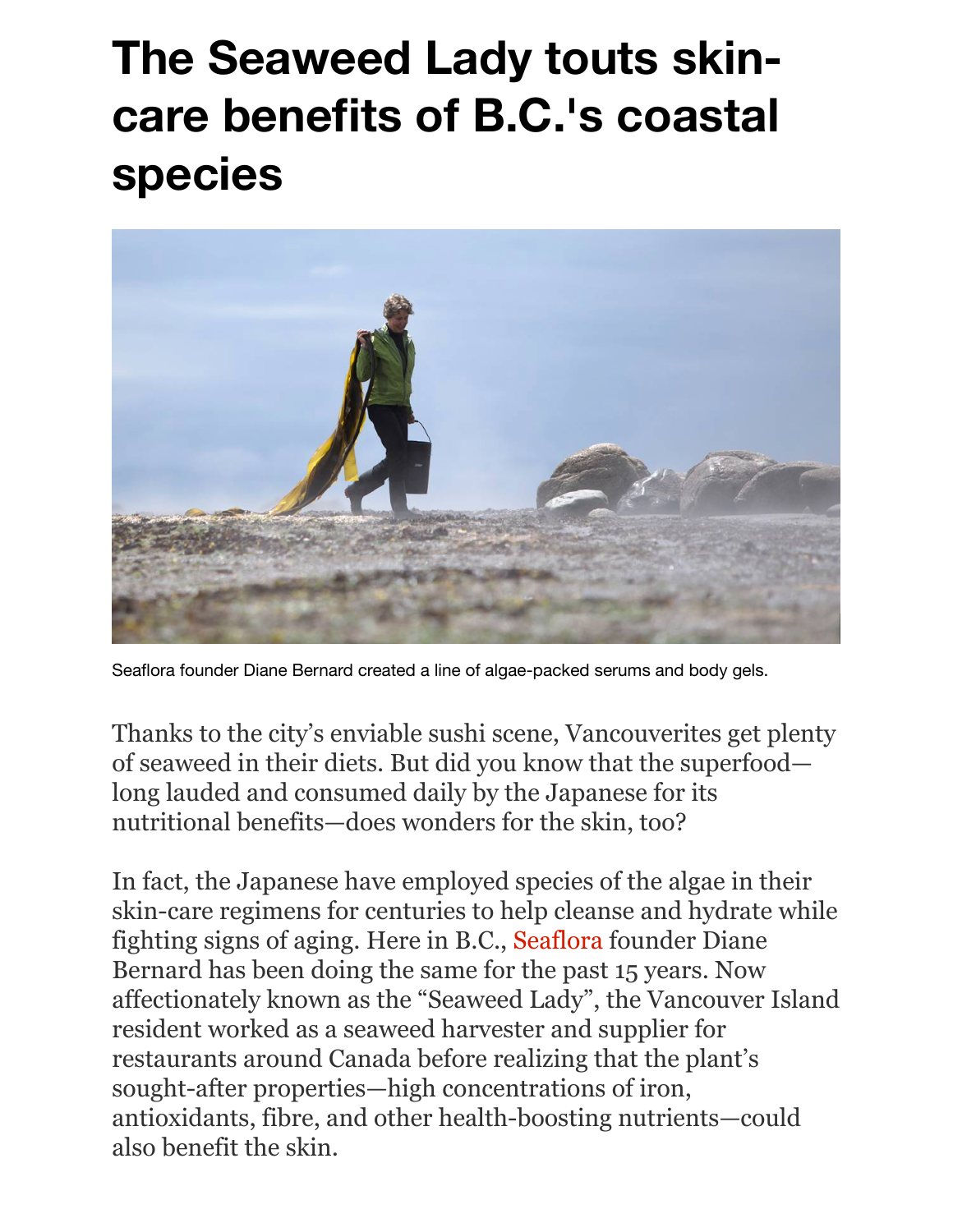"A chef introduced me to these products at a spa. It was a marinebased skin-care line," she explains by phone. "I just had this aha moment."

The products that Bernard encountered were from a European brand, and, according to her, included minimal traces of actual seaweed. ("It was white, sterile, and perfume-y," she recalls.) So the self-described "third-generation seaweed character" (her family are Acadians who worked regularly with the plant) set out to develop her own line of algae-packed skin care that would harness the healing, regenerative powers of the 600-plus varieties on B.C.'s coastline, which, unbeknownst to some, is one of the healthiest in the world. "I do seaweed tours and people are often agog with the diversity of it, the size of it, the colours of it," Bernard explains.

Fastforward 15 years and Bernard's sustainably produced Seaflora has become a favourite among those looking for a natural, certified-organic alternative for bright, youthful-looking skin. Manufactured in Sooke, with the assistance of chemists and skincare professionals, the 30-product line includes serums that are said to help reduce fine lines and wrinkles, nourishing body gels, and exfoliators that gently slough off dead skin cells to reveal a radiant glow.

All of them use high concentrations of seaweeds like bull kelp and rockweed that have been hand-harvested from the ocean and shoreline. They're also free of parabens, petroleum, and other toxins.

What makes seaweed such a skin-care powerhouse is its physical evolution, Bernard adds. A precursor to land plants, the algae absorb nutrients from the ocean water directly into their blades rather than through roots. This prevents the kind of loss or lessening of nutrients that typically occurs between root and leaf in land plants. "They take in copious amounts of vitamins," says Bernard. "And they have really high antioxidants, which are vitamins A, E, and C. They have over 60 trace mineral elements, which are all highly prized in skin care."

At the [2018 Wellness Show,](http://thewellnessshow.com/) Vancouverites will be able to see and sample Seaflora's whole collection. In addition, the Seaweed Lady will be giving a talk on the Women and Wellness Seminar Stage